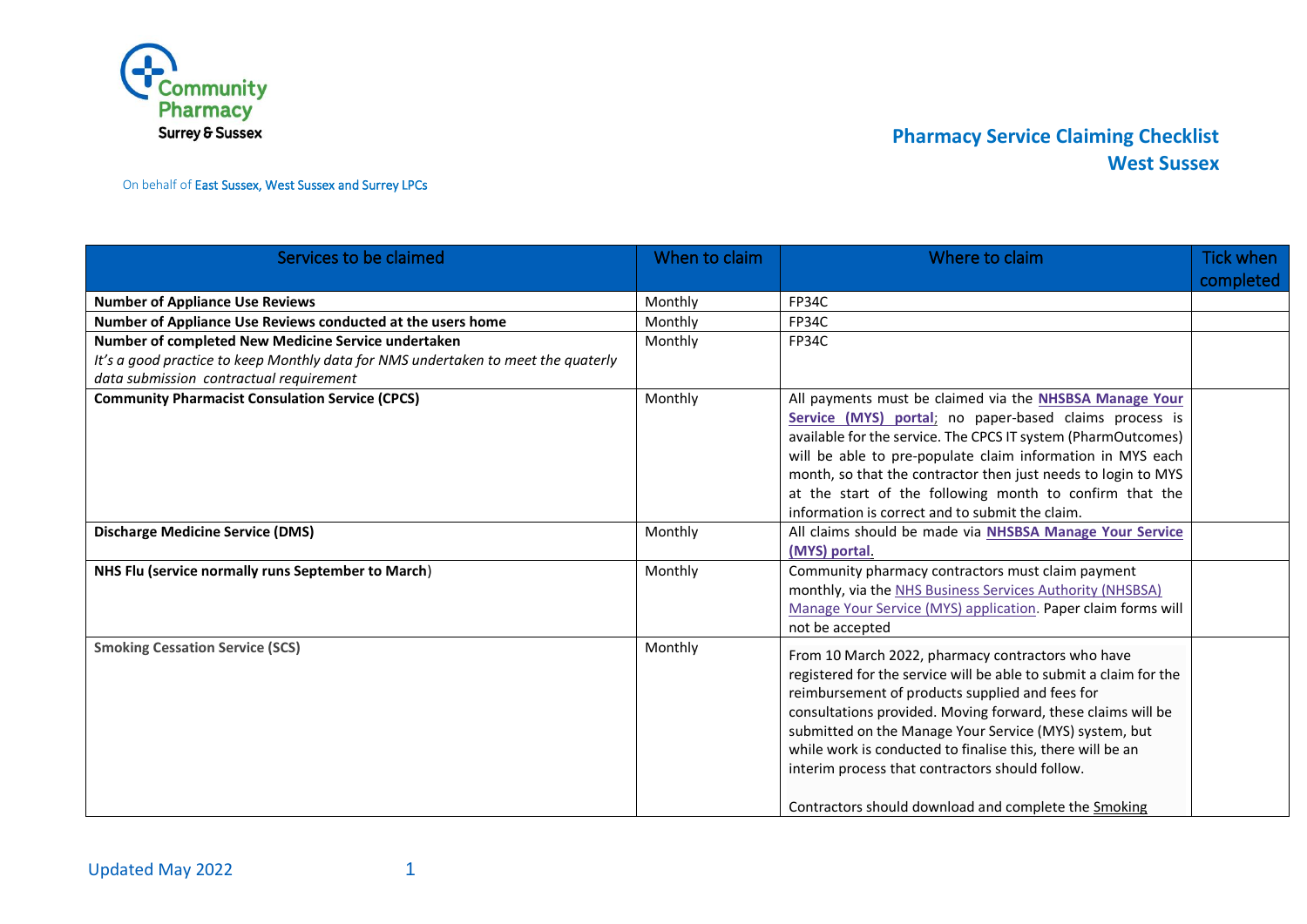|                                                                                                                                                                                                                                                                                                                                                                                                                                                       |                                      | Cessation Service claim form (Excel: 38KB). They should send<br>it to nhsbsa.mys@nhs.net by the 5th day of the month<br>following the month the claim was made for. For<br>example, claims in March 2022 should be submitted by 5 April<br>2022.<br>Reimbursement for products supplied and consultations<br>provided will take place in the prescription month of when<br>the claims were submitted. For example, claims in March<br>2022 will be reimbursed alongside the March 2022<br>prescription month. |  |
|-------------------------------------------------------------------------------------------------------------------------------------------------------------------------------------------------------------------------------------------------------------------------------------------------------------------------------------------------------------------------------------------------------------------------------------------------------|--------------------------------------|---------------------------------------------------------------------------------------------------------------------------------------------------------------------------------------------------------------------------------------------------------------------------------------------------------------------------------------------------------------------------------------------------------------------------------------------------------------------------------------------------------------|--|
| <b>Hypertensive Case Finding Service</b>                                                                                                                                                                                                                                                                                                                                                                                                              | Monthly                              | All payments must be claimed via the NHSBSA Manage Your<br>Service (MYS) portal                                                                                                                                                                                                                                                                                                                                                                                                                               |  |
| <b>Hepatitis C Antibody Testing Service</b>                                                                                                                                                                                                                                                                                                                                                                                                           | Monthly                              | Community pharmacy contractors must claim payment<br>monthly, via the NHS Business Services Authority (NHSBSA)<br>Manage Your Service (MYS) application.                                                                                                                                                                                                                                                                                                                                                      |  |
| All Public Health commisioned services via West Sussex County Council<br>Stop Smoking Service, Varenicline PGD, Emergency Hormonal Contraception,<br><b>Alcohol Brief Advice and Intervention Service and NHS healthchecks</b><br>All Substance misuse service commissioned by CGL: Take Home Naloxone,<br><b>Supervised Consumption and Needle Exchange.</b><br>Good Practice to enter each consulation onto PharmOutcomes during the<br>appointment | By 5 <sup>th</sup> of every<br>month | All claims to be made via PharmOutcomes                                                                                                                                                                                                                                                                                                                                                                                                                                                                       |  |
| <b>Palliative Care Service</b><br>Good practice to keep the Palliative Care stock separated in the CD cabinet as the<br>out of date drugs are claimed via CCG under this service                                                                                                                                                                                                                                                                      | Annually                             | All paper work to be send to the CCG                                                                                                                                                                                                                                                                                                                                                                                                                                                                          |  |
| <b>Specials &amp; Unlicensed Medicines Records</b><br>Contractor shall send a copy of the appropriately endorsed COA/COC/invoice to the<br>local NHS England team of the prescriber allowing the local NHS England team to<br>match expenditure to the special supplied. All patient identifiable data to be<br>removed prior to sending to NHS England team. This is a contractual requirement.                                                      | Monthly                              | Local NHS England Team                                                                                                                                                                                                                                                                                                                                                                                                                                                                                        |  |
| <b>Private Controlled Drug Prescriptions</b><br>It is good practice to keep a copy of prescription in store as a record of dispensing                                                                                                                                                                                                                                                                                                                 | Monthly                              | FP34PCD<br>https://www.nhsbsa.nhs.uk/sites/default/files/2017-<br>03/FP34PCDv6.pdf                                                                                                                                                                                                                                                                                                                                                                                                                            |  |

**For further advice and support from Community Pharmacy Surrey & Sussex Team, please contact us by:**  Email to **[LPC@communitypharmacyss.co.uk](mailto:LPC@communitypharmacyss.co.uk)**